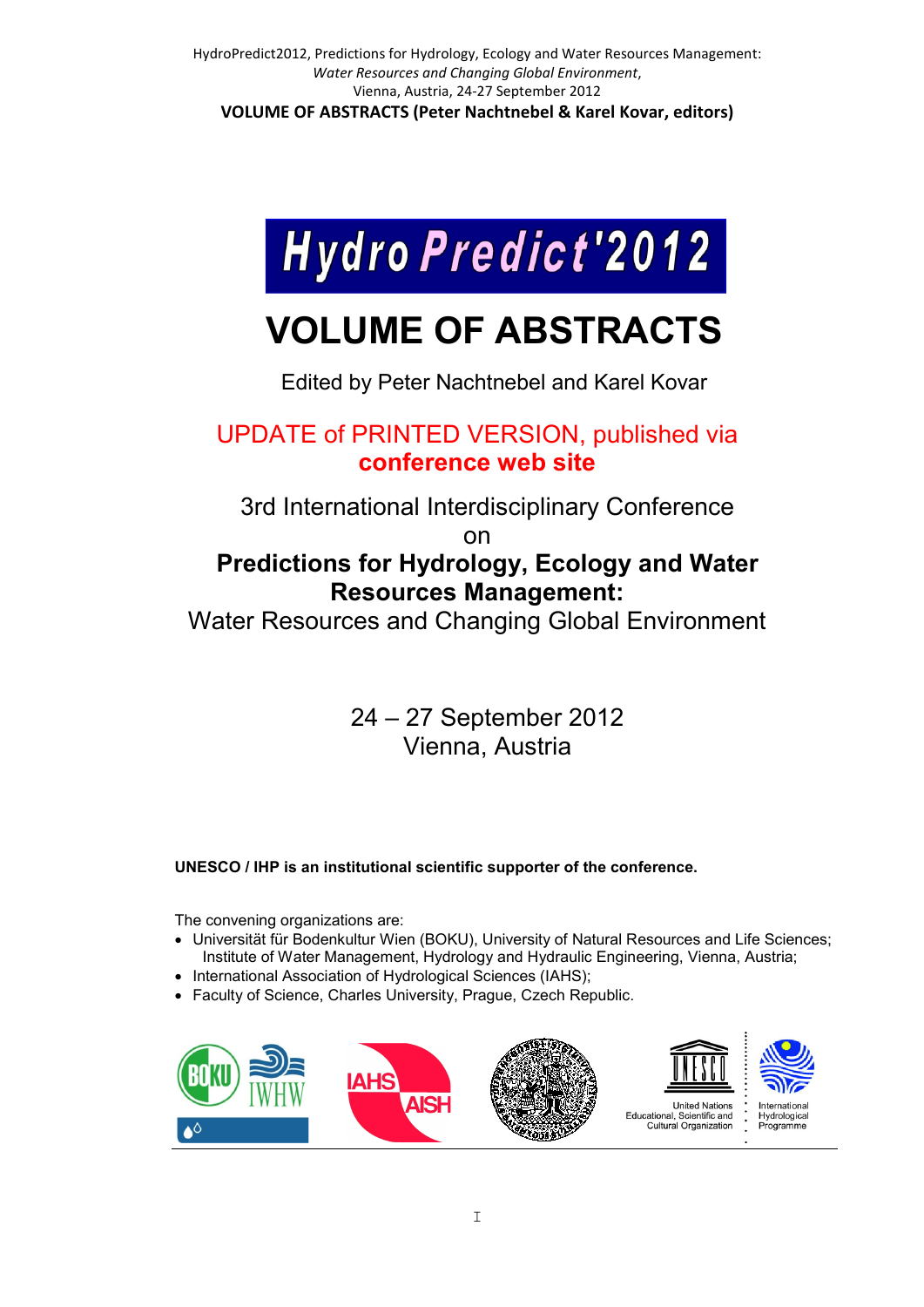HydroPredict2012, Predictions for Hydrology, Ecology and Water Resources Management: *Water Resources and Changing Global Environment*, Vienna, Austria, 24-27 September 2012 **VOLUME OF ABSTRACTS (Peter Nachtnebel & Karel Kovar, editors)**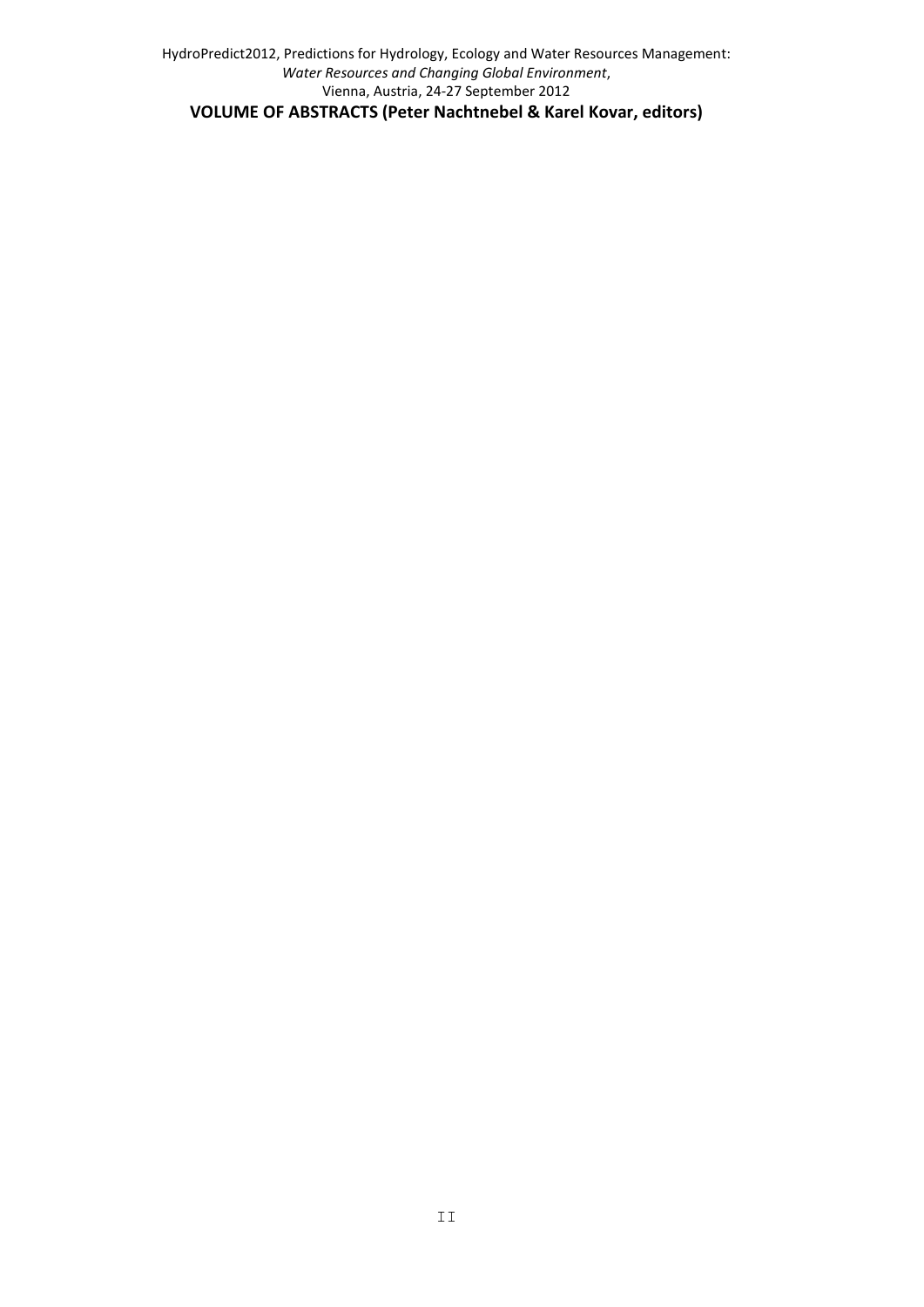#### **About this publication**

The abstracts in this volume were selected and evaluated by members of the Scientific Advisory Committee, resulting in the allocation in the oral presentations (platform presentation) and poster presentations. This volume contains only those abstracts that are expected to be actually presented at the conference.

The Editors and the Organizing Committee take no responsibility for any error and omission or for the opinions of the authors.

#### **Scientific Advisory Committee**

- András Bárdossy, Department of Hydrology and Geohydrology, Institute of Hydraulic Engineering , University of Stuttgart, Germany
- Luis Araguas, International Atomic Energy Agency (IAEA), Isotope Hydrology Section, Austria
- Berit Arheimer, Swedish Meteorological and Hydrological Institute (SMHI), Norrköping, Sweden Okke Batelaan, Department of Hydrology and Hydraulic Engineering, Vrije Universiteit Brussel,
- Brussels, Belgium
- Janos Bogardi, United Nations University Institute for Environment and Human Security (UNU-EHS), Bonn, Germany
- Fi-John CHANG, Department of Bioenvironmental Systems Engineering, National Taiwan University, Taipei, Taiwan
- Christophe Cudennec, AgroCampus Ouest INRA, SAS Joint research unit, Rennes, France
- P.S. Datta, Indian Agricultural Research Institute, New Delhi, India
- Victor A. Dukhovny, Information Centre, Interstate Water Commission of Central Asia, Tashkent, Uzbekistan (also representing International Water Resources Association, IWRA)
- Jacques Ganoulis, Aristotle University of Thessaloniki, Greece
- Salvatore Grimaldi, Geologia e Ingegneria Meccanica, Naturalistica e Idraulica Per Il Territorio (GEMINI Department), University of Tuscia, Viterbo, Italy
- Pierre Hubert, Ecole Nationale Supérieure des Mines de Paris, France
- Zbygniew Kundzewicz, Research Centre of Agricultural and Forest Environment, Poznań, Poland
- Esko Kuusisto, Finnish Environment Institute, Helsinki, Finland
- Deborah Lawrence, Norwegian Water Resources and Energy Directorate (NVE), Hydrology Department, Oslo, Norway
- Henrik Madsen, DHI, Water Resources Department, Hørsholm, Denmark
- Hans-Peter Nachtnebel, Universität für Bodenkultur Wien (BOKU); Institute of Water Management, Hydrology and Hydraulic Engineering, Vienna, Austria
- Jens Christian Refsgaard, Geological Survey of Denmark and Greenland (GEUS), Denmark
- Liliang REN, Department of Hydrology and Water Resources, College of Water Resources and Environment, Hohai University, Nanjing, China
- Huub Savenije, Delft University of Technology, Civil Engineering and Geosciences, Delft, The **Netherlands**
- Andreas Schumann, Institute for Hydrology, Water Management and Environmental Engineering, Ruhr-University Bochum, Germany
- Jan Seibert, Hydrology and Climate Unit, Department of Geography, University of Zürich, **Switzerland**
- Uri Shamir, Faculty of Civil and Environmental Engineering, Technion Israel Institute of Technology, Haifa, Israel
- Slobodan Simonovic, University of Western Ontario, Canada
- A.M. Subyani, King Abdulaziz University, Hydrogeology, Jeddah, Saudi Arabia
- Edward A Sudicky, Department of Earth Sciences, University of Waterloo, Canada
- Kaoru Takara, Disaster Prevention Research Institute (DPRI), Kyoto University, Kyoto, Japan
- Albert Tuinhof, Senior Groundwater Management Advisor, Acacia Water, Gouda, The Netherlands
- Brian Wagner, US Geological Survey, Menlo Park, California, USA
- Chunmiao Zheng, Department of Geological Sciences, University of Alabama, USA (also National Chair Professor, Peking University, China) (also on behalf of Int. Comm. on Groundwater of IAHS)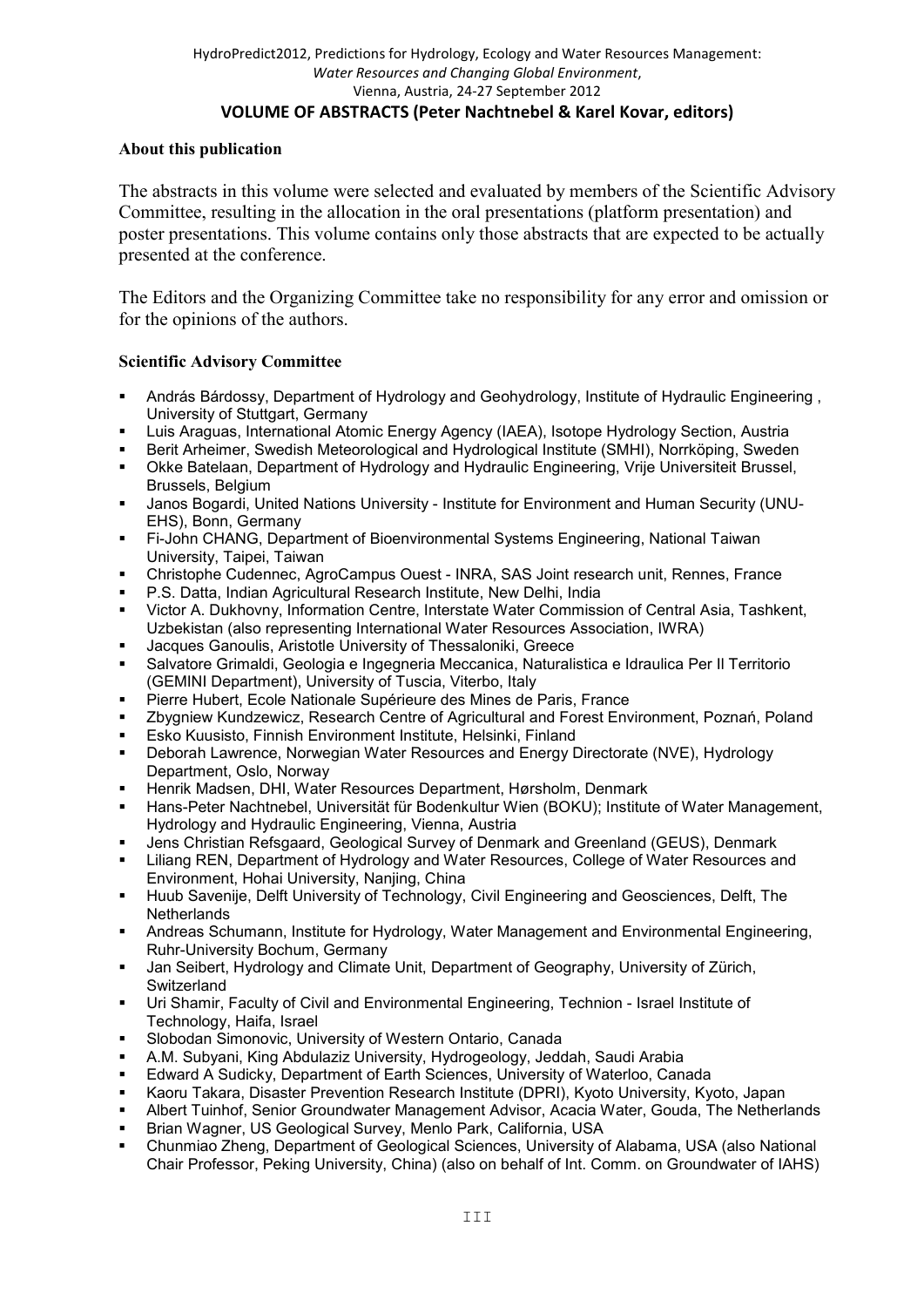HydroPredict2012, Predictions for Hydrology, Ecology and Water Resources Management: *Water Resources and Changing Global Environment*, Vienna, Austria, 24-27 September 2012 **VOLUME OF ABSTRACTS (Peter Nachtnebel & Karel Kovar, editors)**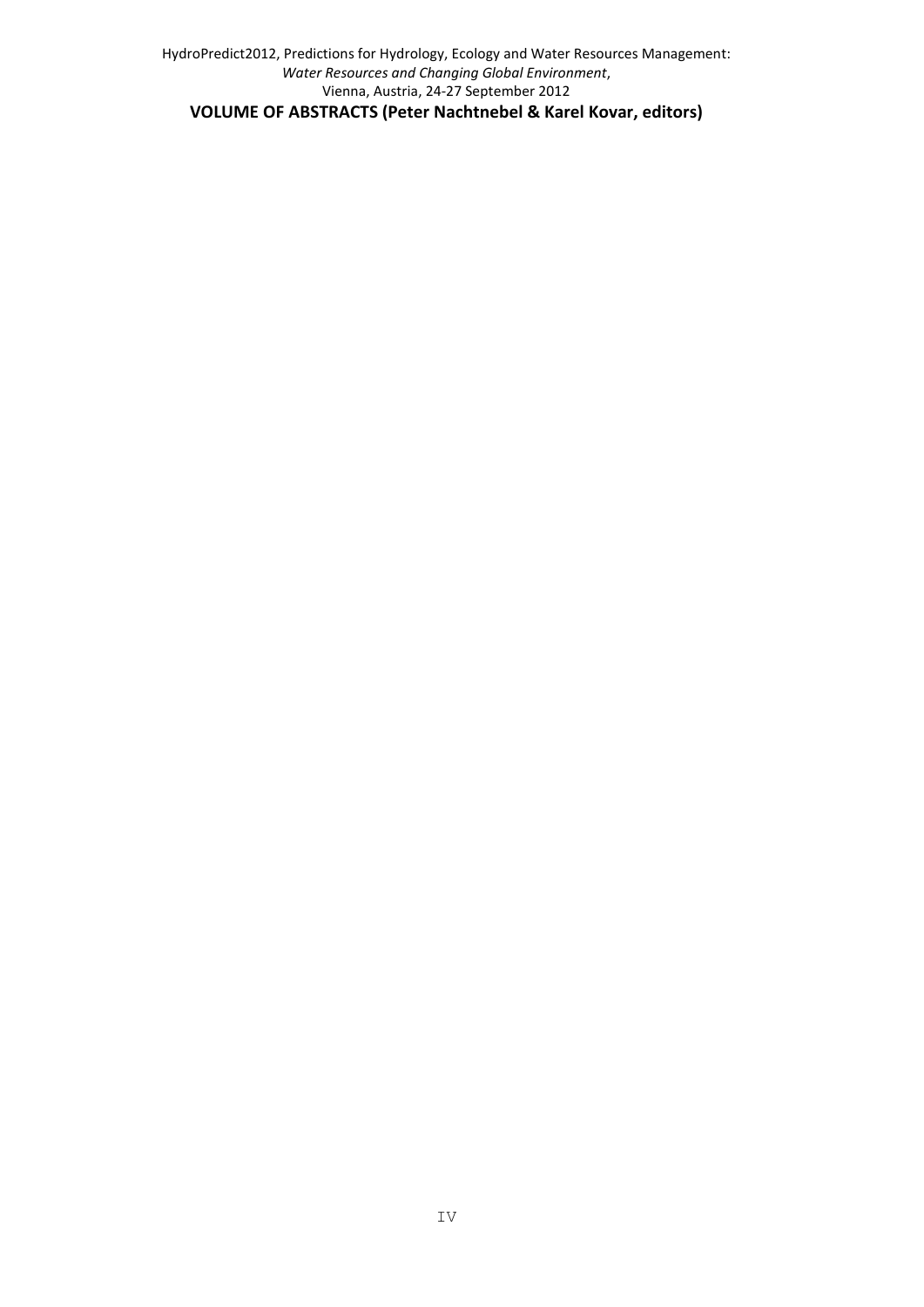### **PREFACE**

Water resources systems being the main link between the people and the climate are affected by human activities (such as land use change) and climate change. Thus, any assumption related to stationarity of the water resources systems characteristics is highly questionable, maybe not valid at all. Direct human interactions with the water cycle are occurring at the small catchment scale while the climate change impacts dominate at the large catchment scale. However, there are opposite examples of the opposite – impacts in large basins like the Aral Sea, the Tchad, and the Nile are caused by water management practices, while the hydrology of small high Alpine catchments with major contributions from glacier runoff is predominantly affected by climate change, with limited human impacts.

There is a clear need for better understanding of complex interactions between water resources and global environment. This conference will focus on **complexity and uncertainty** as the two main characteristics of global change. New tools for solving water resources problems will need to be developed, or existing tools will need to be adapted to respond to the challenges of global change.

Complex dynamic water resources systems, bridging the span between ecosystems to climate, can have tipping points at which a sudden shift to a contrasting dynamic regime may occur. Although the prediction of such critical points is extremely difficult, work in different scientific fields is now suggesting the existence of generic early-warning signals that may indicate for a wide class of water resources systems if a critical threshold is close to be reached. Thus, this conference has **prediction** as one of the main themes.

The objectives of HydroPredict2012 conference are: (i) to present tools and methods which assist in assessing and discriminating between human and climate change induced impacts on water resources systems; (ii) to discuss the predictive capability of simulation models used for water resources issues, including the model output uncertainty; (iii) to present tools and methods for adaptation to changing global conditions; (iv) to address water management policy to reduce vulnerability and to increase the resilience of water resources systems; and (v) to analyze the role of water resources within the complex social-economic-climatic system. At HydroPredict2012 representatives of natural, social and engineering sciences will meet together to exchange experience and present the current views on **the adaptation and mitigation of adverse effects of global change on water resources systems**.

This prepublished volume contains the selected abstracts as they were received. The Abstract Numbers in the TABLE OF CONTENTS are identification numbers, assigned as part of the submission process. **These abstract identification numbers are referred to from the Conference Programme, both for oral and poster presentations.** For example, "*(abstract #63)*" in the Conference Programme relates to "*Abstract number 63 – A new concept for identifying a scale of potential predictive capability of spatially distributed models*" in this Volume of Abstracts.

We wish you a fruitful and enjoyable stay in Vienna.

#### **The HydroPredict2012 Organizing Committee:**

*Hans-Peter Nachtnebel* – Universität für Bodenkultur Wien (BOKU), University of Natural Resources and Life Sciences; Institute of Water Management, Hydrology and Hydraulic Engineering, Vienna, Austria

*Karel Kovar* – PBL Netherlands Environmental Assessment Agency, Bilthoven, The Netherlands